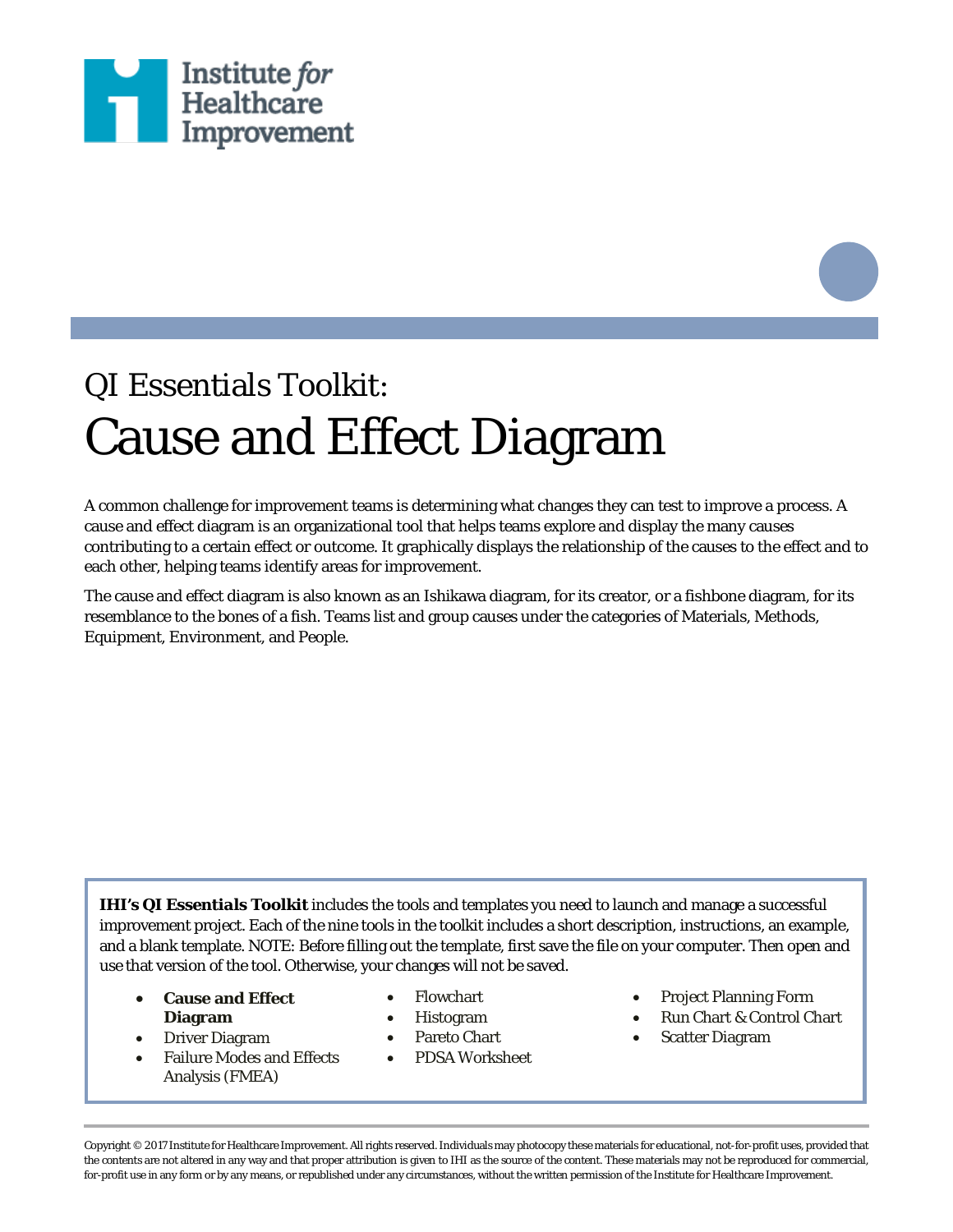## **Instructions**

- 1) Write the effect you wish to influence in a box on the right-hand side of the page.
- 2) Draw a horizontal line across the page to the left, starting at the box you just drew.
- 3) Decide on five or six categories of causes for the effect. The standard categories in a classic cause and effect diagram are Materials, Methods, Equipment, Environment, and People.
- 4) Draw diagonal lines above and below the horizontal line to create "fishbones," and label each line at the end with one of the categories you have chosen. Draw a box around each label.
- 5) For each category, generate a list of the causes that contribute to the effect. List the causes by drawing "branch bones." As necessary, draw additional branch bones from the causes to show sub-causes.
	- o Tip: Develop the causes by asking "Why?" until you have reached a useful level of detail that is, when the cause is specific enough to be able to test a change and measure its effects.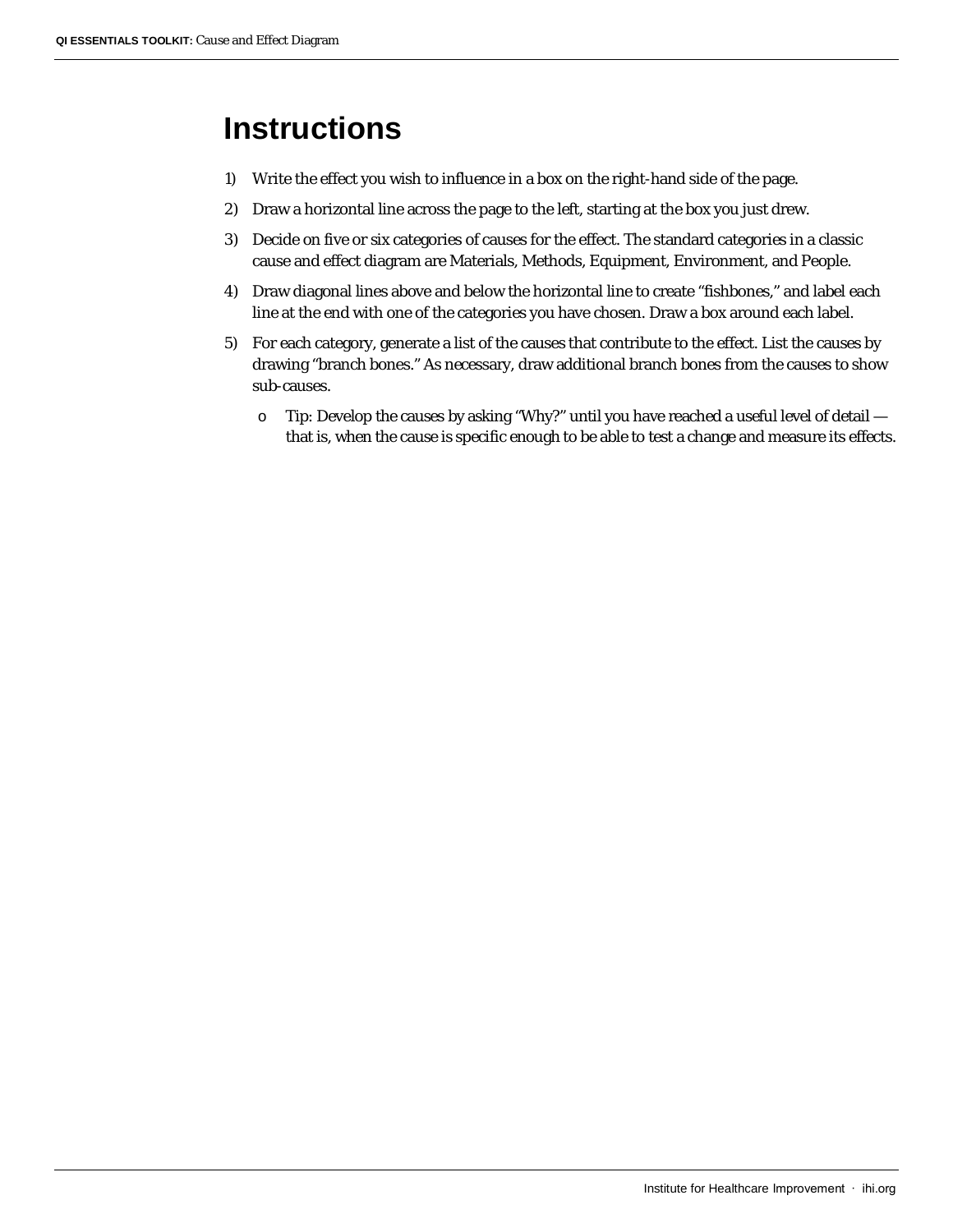## **Example: Cause and Effect Diagram**